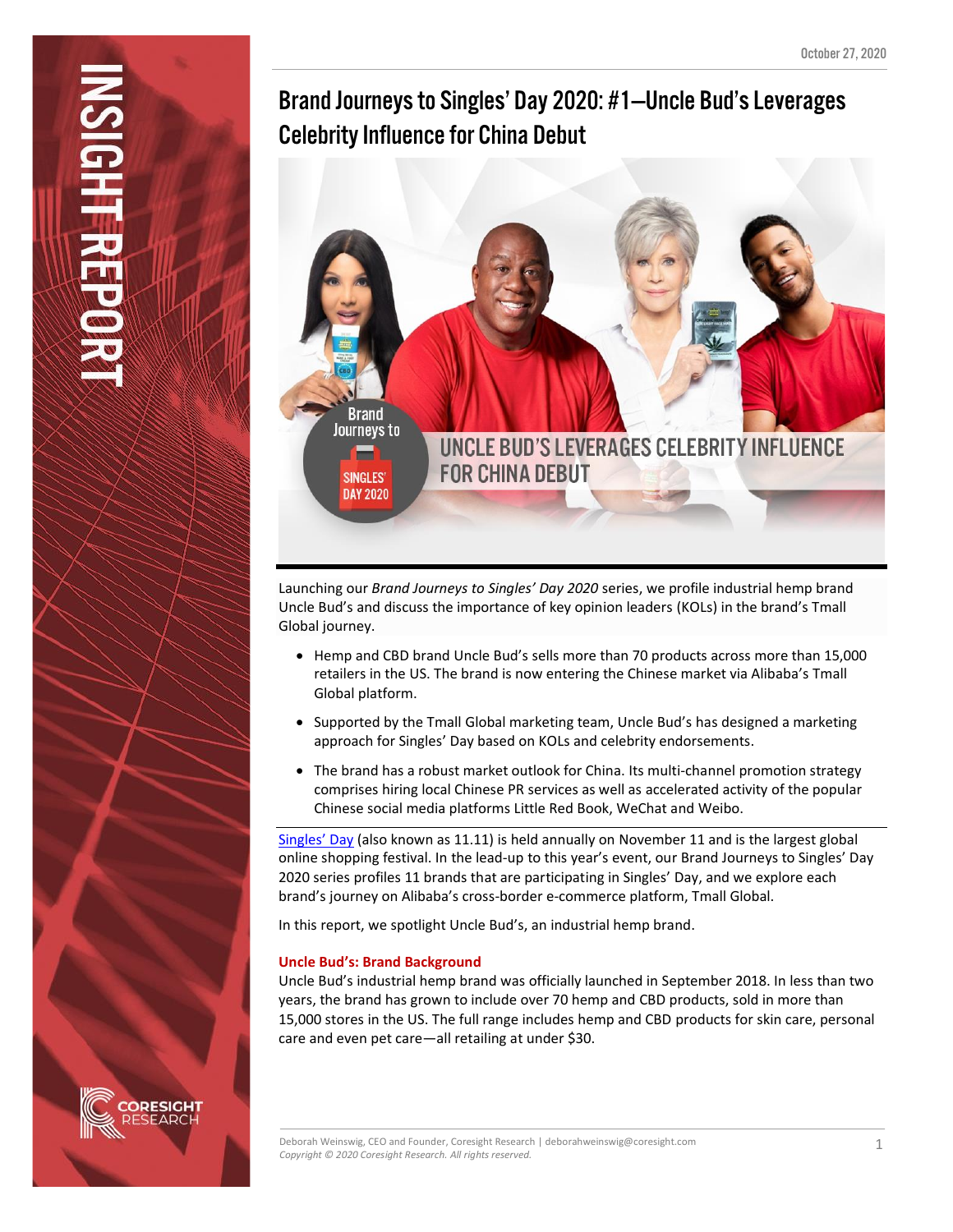

**Headquarters**  Beverly Hills, California, US

## **Funding Stage**

Self-funded

#### **Management Team**

- Bruno Schiavi—Chairman and Cofounder
- Garrett Greller—Cofounder

The brand was created to provide pain relief solutions, following Cofounder Garrett Greller's experience with chronic pain from arthritis. Inspired by his success with hemp, Greller and the Uncle Bud's team have been successful in sharing their remedies with US consumers.

### **Brand Spotlight**

**SIGHT REPO** 

Uncle Bud's is using this year's Singles' Day as a route to entering the China market, having joined the event through Alibaba's [Go Global 11.11 Pitch Fest](https://coresight.com/research/eight-brands-approved-to-sell-on-tmall-global-in-alibabas-go-global-11-11-pitch-fest/) on September 15, 2020. Through insights from the Tmall Global team, Greller learned about the importance of using local [KOLs](https://coresight.com/research/insights-from-china-how-brands-can-harness-the-power-of-kols-and-kocs/) to reach Chinese consumers. Along with leveraging endorsements from American celebrities, this has become a central pillar of the brand's Tmall marketing strategy.

As Chinese influencers have emerged as key drivers behind 11.11 sales, Uncle Bud's has established a KOL marketing campaign for the upcoming shopping festival. NBA legend and entrepreneur Earvin "Magic" Johnson, an Uncle Bud's brand ambassador, will kick off a live launch of the brand's new online store on November 6. In addition to two livestreamed launch events hosted by Johnson, Uncle Bud's has organized a series of radio and online interviews with the basketball star.

The brand has also partnered with actor and activist Jane Fonda, recording artist Toni Braxton and NHL defenseman Seth Jones.



*American basketball player Earvin "Magic" Johnson with a display of Uncle Bud's products Source: Uncle Bud's*

Deborah Weinswig, CEO and Founder, Coresight Research | deborahweinswig@coresight.com 2 *Copyright © 2020 Coresight Research. All rights reserved.*